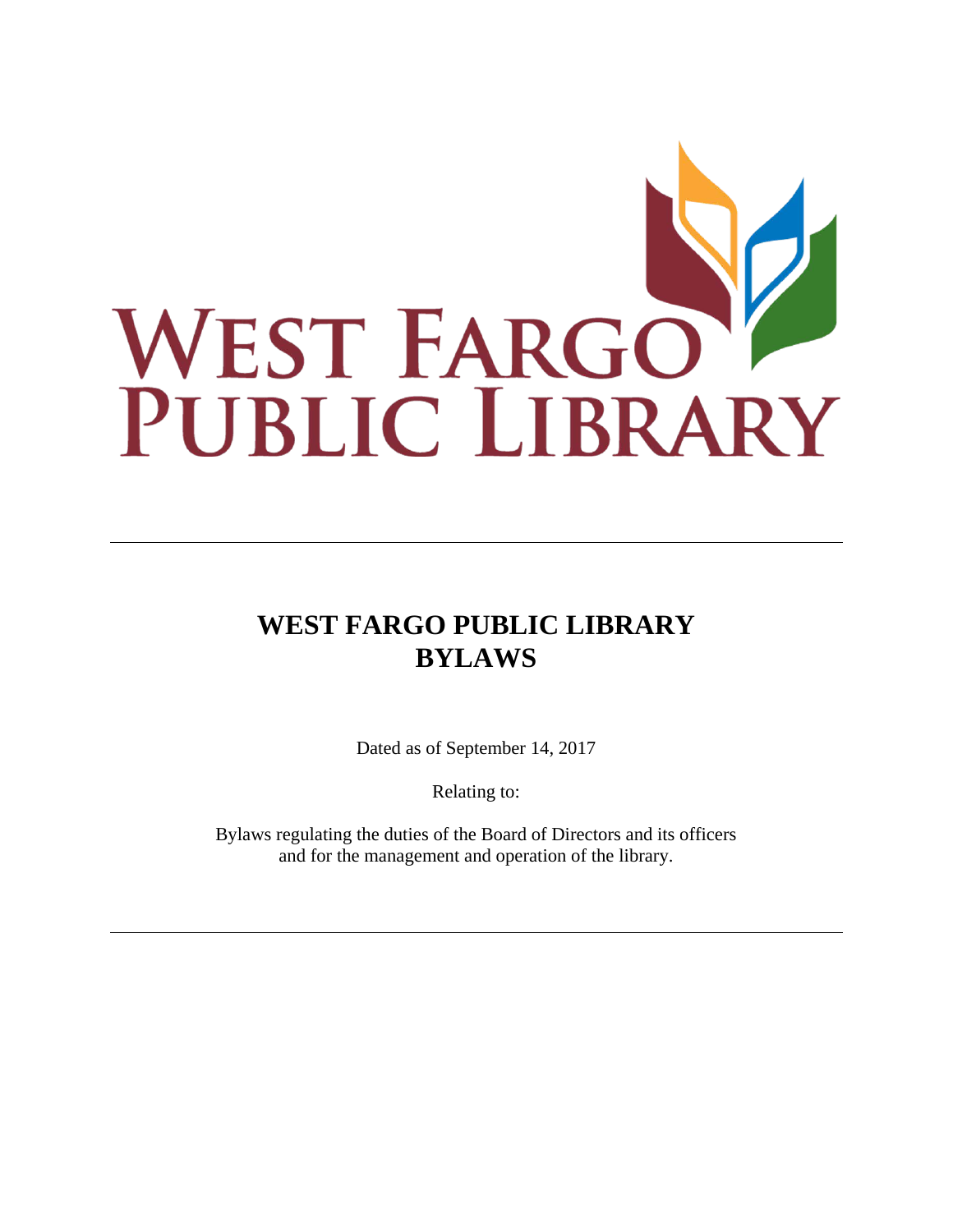## **TABLE OF CONTENTS**

| Article I.     |                                                                 |
|----------------|-----------------------------------------------------------------|
| Article II.    | <b>GENERAL POWERS - DUTIES OF LIBRARY BOARD OF DIRECTORS  1</b> |
| Article III.   |                                                                 |
| Article IV.    |                                                                 |
| Article V.     |                                                                 |
| Article VI.    |                                                                 |
| Article VII.   |                                                                 |
| Article VIII.  |                                                                 |
| Article IX.    |                                                                 |
| Article X.     |                                                                 |
| Article XI.    |                                                                 |
| Article XII.   |                                                                 |
| Article XIII.  |                                                                 |
| Article XIV.   |                                                                 |
| Article XV.    |                                                                 |
| Article XVI.   |                                                                 |
| Article XVII.  |                                                                 |
| Article XVIII. |                                                                 |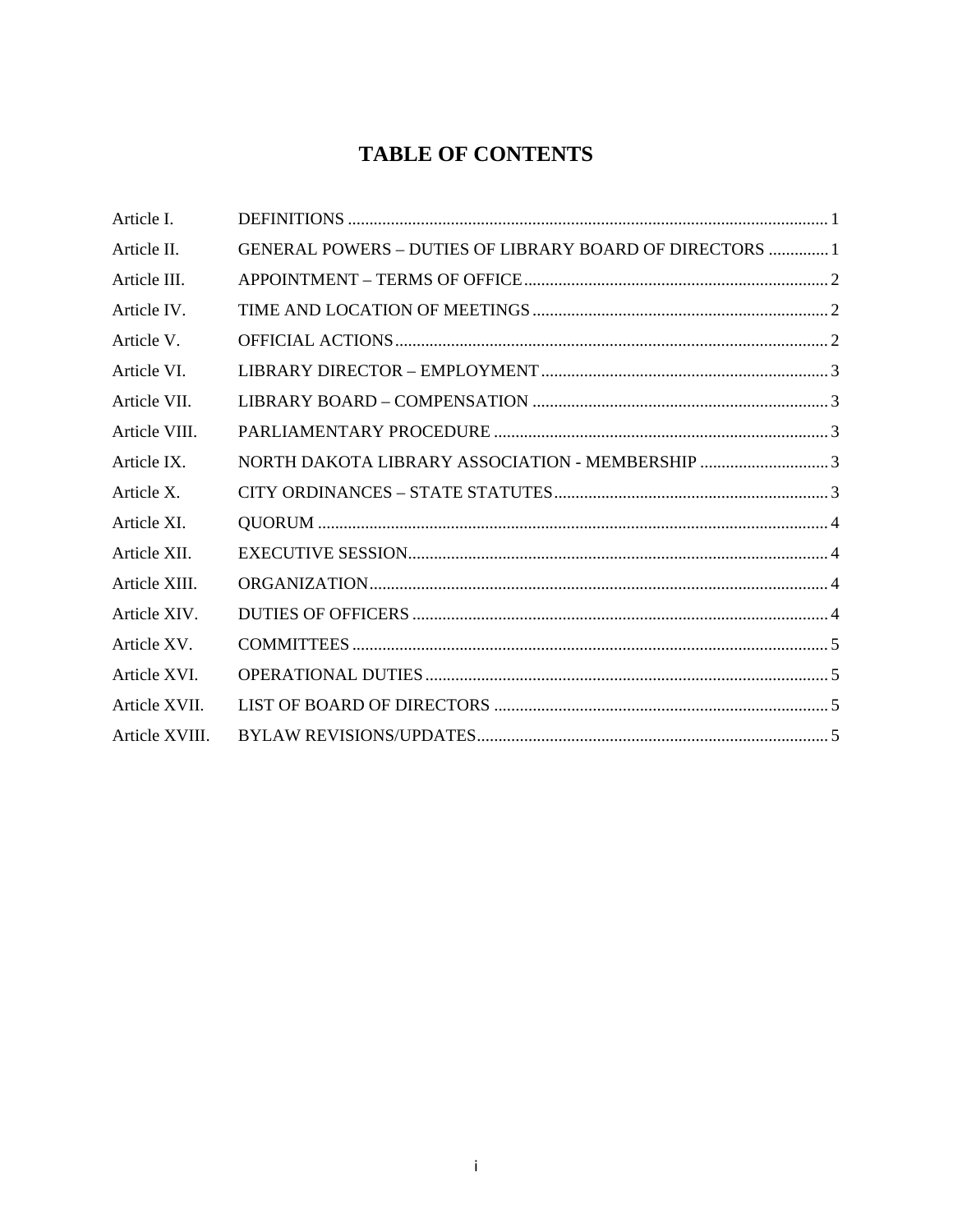## *WEST FARGO PUBLIC LIBRARY BYLAWS*

## **Article I. DEFINITIONS**

<span id="page-2-0"></span>The following words shall have the meaning provided in this section:

- 1. "**Board**" or "**Board of Directors**" means the West Fargo Public Library Board of Directors, consisting of five (5) members, which is responsible for creating policies and procedures for the West Fargo Public Library and supervision of the Library Director.
- 2. "**Executive Session**" means all or part of a meeting that is closed or confidential.
- 3. "**Library**" means the West Fargo Public Library.
- 4. "**Library Director**" means the Director of the West Fargo Public Library responsible for day-to-day operations and administrating polices adopted by the West Fargo Public Library Board of Directors.
- 5. "**Meeting**" means a formal or informal gathering or a work session, whether in person or through electronic means such as telephone or videoconference, of a quorum of the West Fargo Public Library Board of Directors; or as established under State statute.
- 6. "**President**" means the President of the West Fargo Public Library Board of Directors.
- 7. "**Quorum**" means one-half or more of the West Fargo Public Library Board of Directors.
- 8. "**Secretary**" means the Secretary of the West Fargo Public Library Board of Directors.
- 9. "**Vice President**" means the Vice President of the West Fargo Public Library Board of Directors.

## <span id="page-2-1"></span>**Article II. GENERAL POWERS – DUTIES OF LIBRARY BOARD OF DIRECTORS**

Under North Dakota Century Code § 40-38-04, the West Fargo Public Library Board of Directors (the "Board") shall have the following duties and responsibilities:

- 1. To make and adopt such bylaws, rules, and regulations relating to the duties of the officers of the Board.
- 2. To make and adopt such bylaws, rules, and regulations for the management of the Library.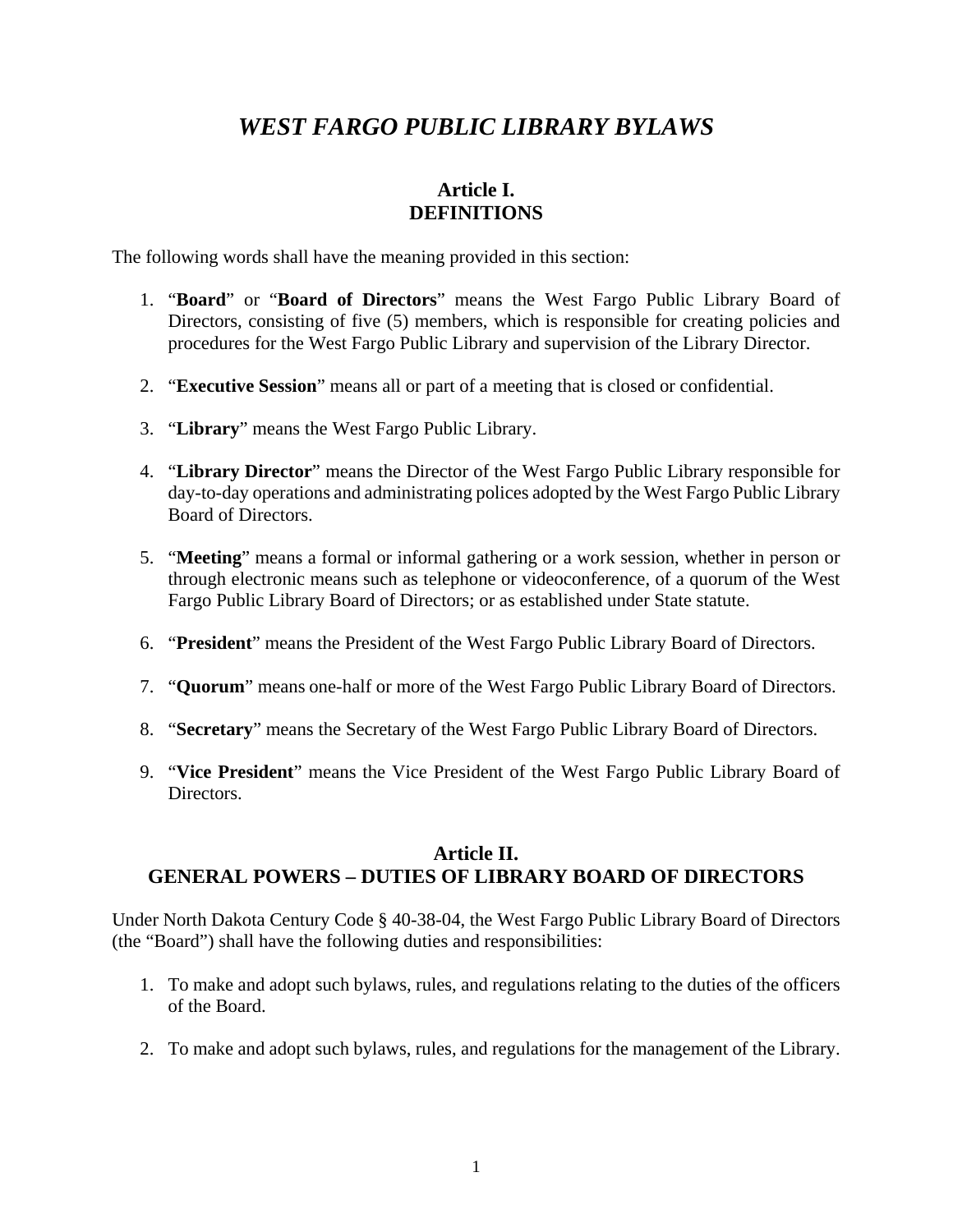- 3. To control, exclusively, the expenditures of all moneys collected for or contributed to the Library.
- 4. To ensure supervision, care, and custody of Library property, and of the rooms or buildings constructed, leased, or set apart for use of Library purposes.
- 5. To contract to furnish library service and to receive library service from other counties, school districts, and cities of the State of North Dakota and adjoining states, and the State Library.
- 6. To employ qualified personnel to administer the Library and dispense library services.

## **Article III. APPOINTMENT – TERMS OF OFFICE**

<span id="page-3-0"></span>The West Fargo Board of City Commissioners (the "Commission") shall appoint five (5) members who serve as the Board. The Board members must be residents of the City of West Fargo (the "City") and one (1) Board member must serve on the Commission or be a designated representative of the Commission. The term of office for each Board member is three (3) years, beginning the first day of July. Midterm resignations of Board members shall be submitted in writing to the Commission with a copy given to the President of the Board to be kept on file at the Library. An appointment to fill an unexpired term may be for the remainder of the term only. A Board member cannot serve more than two (2) consecutive terms to which they have been appointed. An interval of one (1) year must elapse after the end of the second term before the same member can be reappointed to serve another term. If a Board member is absent for more than three (3) consecutive meetings without due cause, he/she may be asked to resign.

#### **Article IV. TIME – LOCATION OF MEETINGS**

<span id="page-3-1"></span>Regular meeting times of the Board will be set by the members and posted for public information. The Board may vote to hold a regular and/or special meeting at locations within the City other than the Library. All regular and special meetings shall be open to the public. If the regular meeting date is changed, each Board member shall be notified and a "Meeting Notice" shall be posted for public viewing at the main office of the Library, or if held somewhere other than the Library, posted at the location of the meeting.

## **Article V. OFFICIAL ACTIONS**

<span id="page-3-2"></span>Official actions may only be taken at a regular or special meeting of the Board. A Board member or group of Board members, acting as individuals, cannot give a decision on matters affecting the operation of the Library to residents, patrons, librarians, employees, or persons having business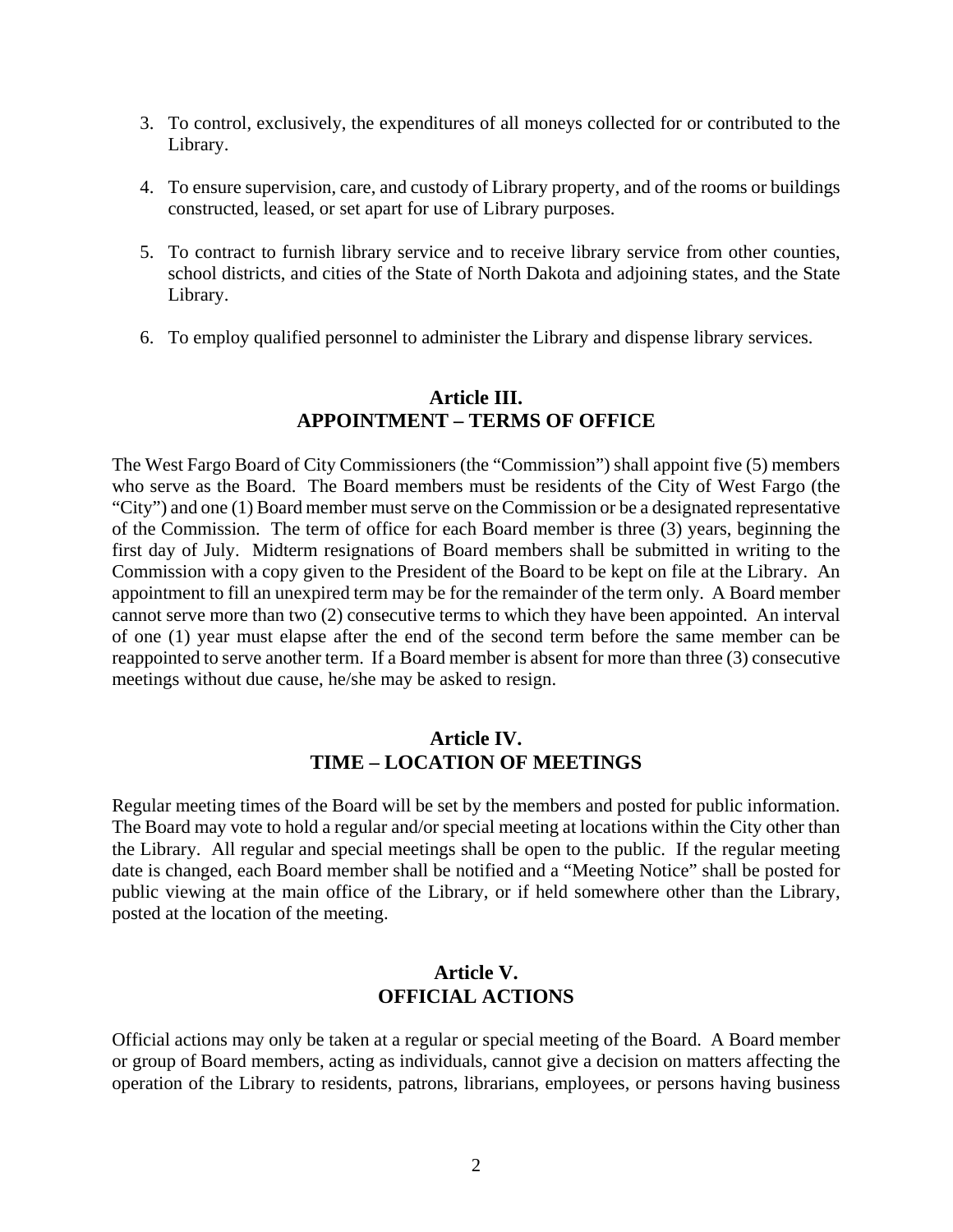with the Board, when they are not acting in a regular or special meeting of the Board, unless authorized to act by the Board.

#### **Article VI. LIBRARY DIRECTOR – EMPLOYMENT**

<span id="page-4-0"></span>The Board shall serve as supervisor of the Library Director who shall serve as supervisor of the Library and its employees, agents, and representatives. The Library Director shall attend all Board meetings, unless excused upon his/her request. The Library Director shall be excused from meetings in which his/her salary is being negotiated pursuant to North Dakota statute.

#### **Article VII. LIBRARY BOARD – COMPENSATION**

<span id="page-4-1"></span>The Commission shall establish the rate of compensation for Board members and actual expenses incurred by Board members may be reimbursed at the official reimbursement rates of the Commission.

## **Article VIII. PARLIAMENTARY PROCEDURE**

<span id="page-4-2"></span>The last revised edition of Roberts Rules of Order shall be used to govern meetings of the Board.

#### **Article IX. NORTH DAKOTA LIBRARY ASSOCIATION - MEMBERSHIP**

<span id="page-4-3"></span>Members of the Board shall be members of the North Dakota Library Association. Membership dues will be paid by the Library.

#### **Article X. CITY ORDINANCES – STATE STATUTES**

<span id="page-4-4"></span>These Bylaws of the Board shall comply with the Revised Ordinances of 1990 of the City of West Fargo, North Dakota and the North Dakota Century Code. In cases where these Bylaws do not comply or are in conflict with City ordinances or State statutes, these Bylaws are considered subservient to the applicable City ordinance or State statute.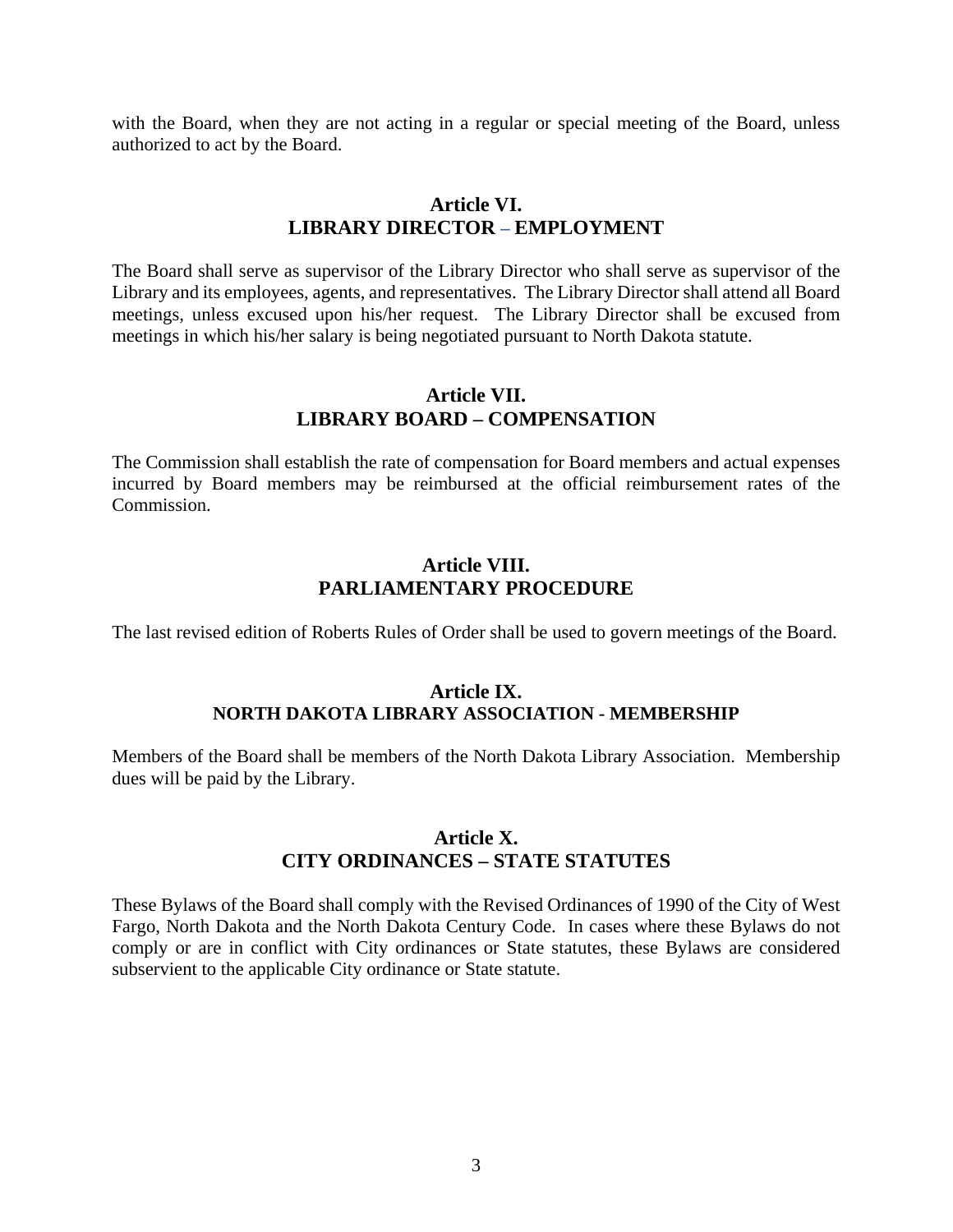## **Article XI. QUORUM**

<span id="page-5-0"></span>Three (3) members of the Board present at any regular or special Board meeting shall constitute a quorum.

## **Article XII. EXECUTIVE SESSION**

<span id="page-5-1"></span>The Board may hold executive sessions as permitted under North Dakota statute.

## **Article XIII. ORGANIZATION**

<span id="page-5-2"></span>At the regular July meeting, one (1) Board member shall be elected President and one (1) Board member elected Vice President. A Secretary shall be appointed either from Board members or from Library staff. If a Secretary is not appointed, Library staff shall be responsible for the duties of the Secretary.

## **Article XIV. DUTIES OF OFFICERS**

<span id="page-5-3"></span>President – Duties include:

- 1. Call meeting;
- 2. Assist Library Director with preparing meeting agenda;
- 3. Review materials before meeting;
- 4. Call meeting to order;
- 5. Preside over meeting;
- 6. Appoint committees with confirmation from the Board;
- 7. Review draft of meeting minutes;
- 8. Lead performance review of Library Director;
- 9. Other duties as described in the Library Policy Manual.

Vice President – Duties include:

1. Act in the absence of the President as described above.

Secretary – Duties include:

- 1. Maintain accurate minutes of all meetings of the Board;
- 2. Provide minutes for Board approval;
- 3. Assure that minutes are filed appropriately.